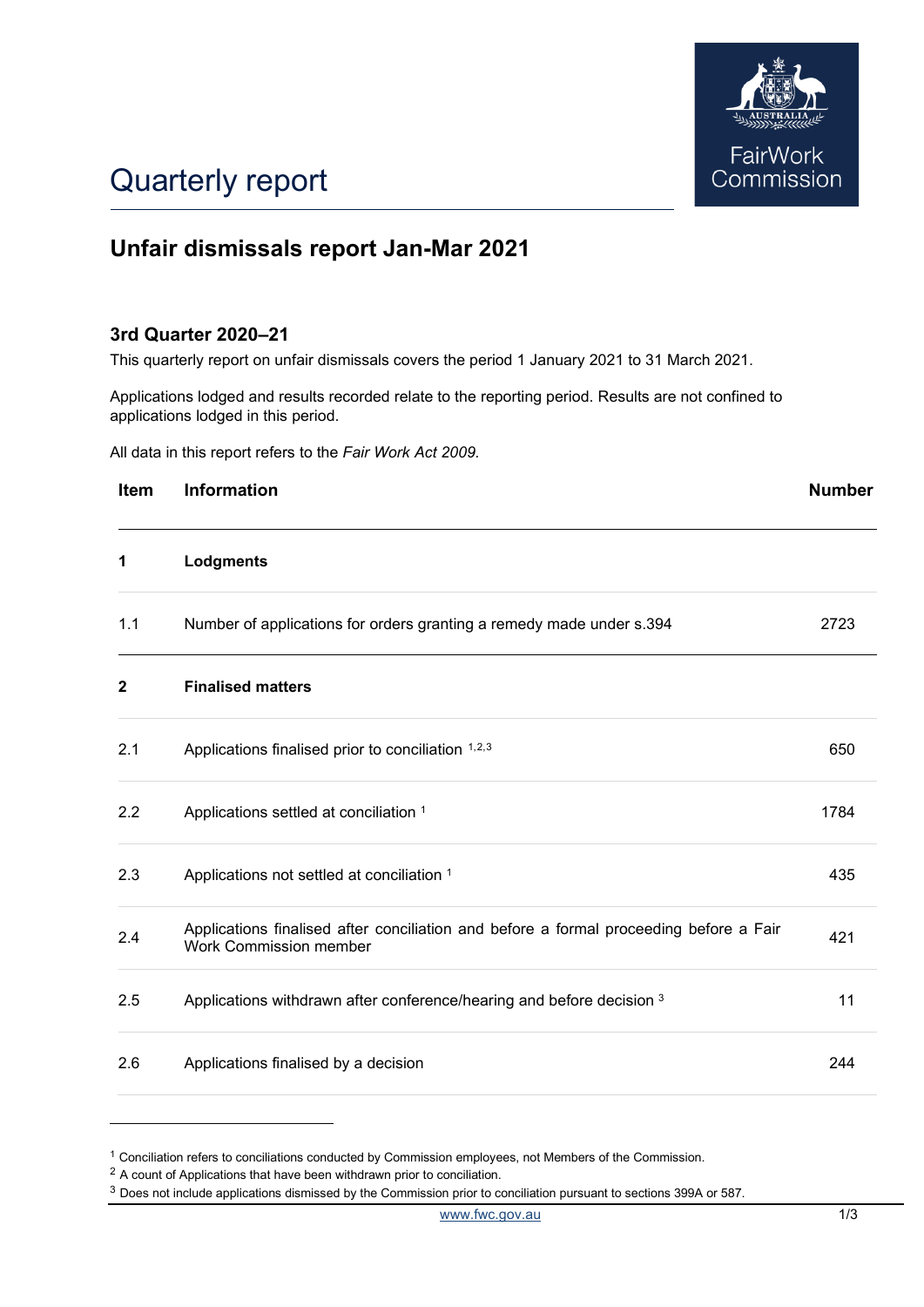| able |  |
|------|--|
|------|--|

| Arbitrated proceedings final results                         | <b>Number</b> | %    |
|--------------------------------------------------------------|---------------|------|
| <b>Total applications dismissed</b>                          | 189           | 77.5 |
| Objection upheld - application dismissed                     | 58            | 23.8 |
| Application dismissed - dismissal was fair                   | 21            | 8.6  |
| Application dismissed - s.399(A) and s.587                   | 110           | 45.1 |
| <b>Total applications granted</b>                            | 55            | 22.5 |
| Application granted - compensation                           | 40            | 16.4 |
| Application granted - no remedy granted                      | 1             | 0.4  |
| Application granted - reinstatement                          | 0             | 0.0  |
| Application granted - reinstatement and lost<br>remuneration | 1             | 0.4  |
| Application granted - remedy to be determined                | 13            | 5.3  |
| Total final results Australia wide                           | 244           | 100  |

Table 2:

| <b>Arbitrated proceedings Merits results</b>                 | <b>Number</b> | %    |
|--------------------------------------------------------------|---------------|------|
| 7.1Application dismissed - dismissal was fair                | 21            | 27.6 |
| Applications granted - dismissal was not fair                | 55            | 72.4 |
| Application granted - compensation                           | 40            | 52.6 |
| Application granted - no remedy granted                      |               | 1.3  |
| Application granted - reinstatement                          | 0             | 0.0  |
| Application granted - reinstatement and lost<br>remuneration | 1             | 1.3  |
| Application granted - remedy to be determined                | 13            | 17.1 |
| Total merits results Australia wide                          | 76            | 100  |

# **3 Analysis**

| 3.1 | Number of conciliations held 4                     | 2219 |
|-----|----------------------------------------------------|------|
| 3.2 | Applications finalised at or prior to conciliation | 2434 |
| 3.3 | Applications finalised prior to a decision         | 2866 |

<span id="page-1-0"></span><sup>4</sup> Includes all settled and not settled conciliations before a conciliator. Does not include applications withdraws after conciliation. Conciliation refers to conciliations conducted by Fair Work Commission employees